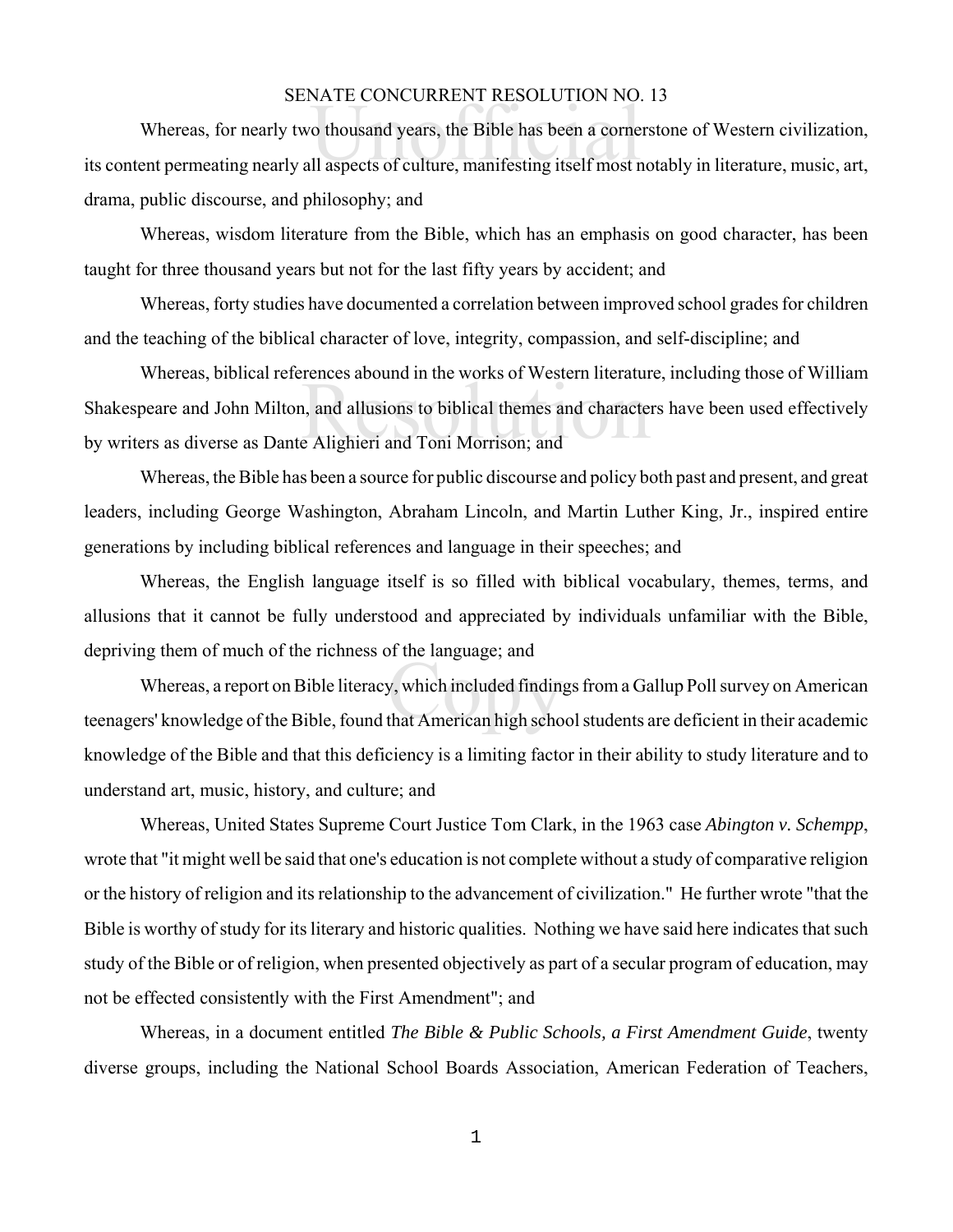on, Christian groups, Jewish groups, and sect<br>t in public schools as long as such teaching i<br>areness of the religious nature of the Bible National Education Association, Christian groups, Jewish groups, and secular groups, all agreed that the Bible can and should be taught in public schools as long as such teaching is academic and not devotional in nature, demonstrates an awareness of the religious nature of the Bible but does not press students to accept religion, does not engage in the practice of religion, neither encourages or discourages differing religious views, and does not ask students to conform to any religious belief; and

Whereas, George Gallup polling and other research over the years has shown that more than twothirds of the American public believe the Bible should be taught in public schools as part of the curriculum in literature courses, social studies courses, or both literature and social studies courses; and

whereas, the general assembly realizes the academic advantage to students of a basic familiarity<br>Bible:<br>Now Therefore Be It Resolved that the members of the Missouri Senate, One-hundredth General Whereas, the general assembly realizes the academic advantage to students of a basic familiarity with the Bible:

Assembly, First Regular Session, the House of Representatives concurring therein, hereby:

(1) Encourage public high schools in Missouri to:

(a) Offer to students in grade nine or above:

a. An elective course on the Hebrew Scriptures (Old Testament) and their influence and an elective course on the New Testament and its influence; or

b. An elective course that combines the courses described above; and

re courses include a three<br>usand years; (b) Require that all world literature courses include a three-week session on wisdom literature from the Bible, as has been done for three thousand years;

(2) Declare that the purpose of the courses described above is to teach students the biblical content, characters, and narratives of the Bible that are prerequisites to understanding contemporary society and culture, along with the role the Bible has played in the development of literature, art, music, culture, and public discourse;

(3) Urge the offering of the courses described above only if the courses:

(a) Do not endorse, favor, or promote, or disfavor or discourage, any particular religion or nonreligious faith or religious perspective;

(b) Are taught by state-certified literature or social studies teachers who have been selected without inquiry into their religious beliefs or lack thereof;

(c) Allow students to choose their preferred translation of the Hebrew Scriptures or the New

2